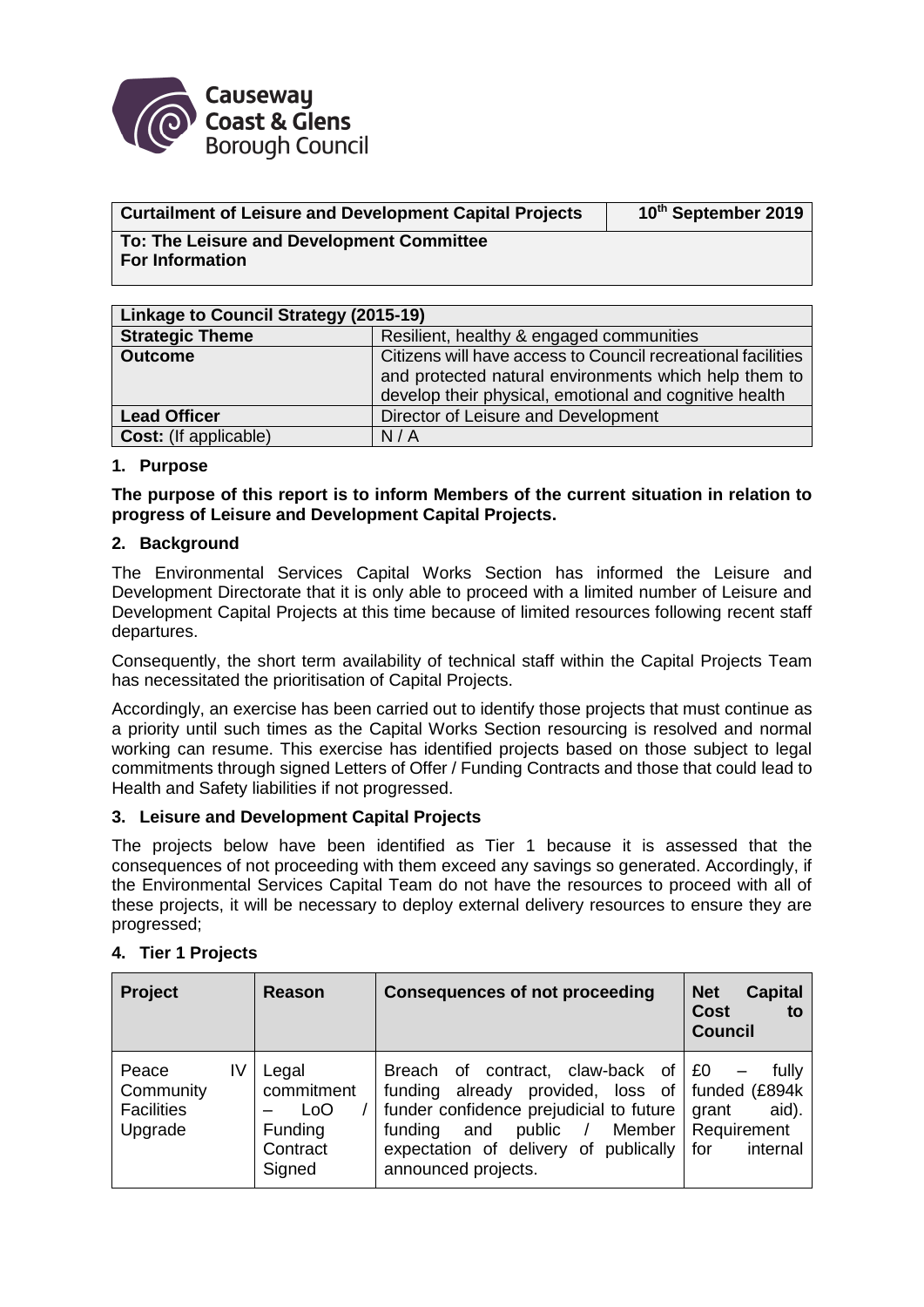|                                                                                                                         |                                                                                       |                                                                                                                                                                                                                                                                                                                                                  | professional<br>services.                                                                                       |
|-------------------------------------------------------------------------------------------------------------------------|---------------------------------------------------------------------------------------|--------------------------------------------------------------------------------------------------------------------------------------------------------------------------------------------------------------------------------------------------------------------------------------------------------------------------------------------------|-----------------------------------------------------------------------------------------------------------------|
| <b>Village Renewal</b>                                                                                                  | Legal<br>commitment<br>LoO<br>$\sqrt{2}$<br>Funding<br>Contract<br>Signed             | Breach of contract,<br>claw-back of<br>already provided, loss<br>funding<br>of<br>funder confidence prejudicial to future<br>funding<br>and<br>public<br>$\prime$<br>Member<br>expectation of delivery of publically<br>announced projects.                                                                                                      | £400k<br>(£900k<br>grant<br>aid).<br>Requirement<br>internal<br>for<br>professional<br>services.                |
| <b>Ballycastle</b><br>Sports - Shared<br>Campus                                                                         | Legal<br>commitment<br>LoO<br>$\sqrt{2}$<br>Funding<br>Contract<br>Signed             | Breach of contract, loss of funder<br>confidence prejudicial to future funding<br>and public / Member expectation of<br>delivery<br>of<br>publically<br>announced<br>project.                                                                                                                                                                    | £0<br>fully<br>funded (£2.6m<br>aid).<br>grant<br>Requirement<br>internal<br>for<br>professional<br>services.   |
| Magheracross<br>Scenic<br>Experience                                                                                    | Legal<br>commitment<br>$\prime$<br>L <sub>o</sub> O<br>Funding<br>Contract<br>Signed  | Breach of contract, loss of funder<br>confidence prejudicial to future funding<br>and public / Member expectation of<br>delivery<br>of publically announced<br>project.                                                                                                                                                                          | £275k<br>(£530k<br>grant<br>aid).<br>Requirement<br>for<br>internal<br>professional<br>services.                |
| West<br>Bay<br>Amenity<br>Phase<br>$\overline{2}$                                                                       | Health<br>and<br>Safety Risk to<br><b>Members</b><br><b>of</b><br>the Public          | Public liability claim risk and loss of<br>amenity.                                                                                                                                                                                                                                                                                              | £580k<br>no<br>grant aid<br>yet<br>secured.<br>Requirement<br>for<br>internal<br>professional<br>services.      |
| Options<br>Appraisal<br>of<br>Leisure<br>Management.<br><b>The</b><br>replacement<br>of<br>Coleraine<br>Leisure Centre. | Affordability<br>options<br>combined<br>with service /<br>performance<br>improvement. | The process of transformation<br>is.<br>predicted to realise savings, generate<br>efficiencies<br>achieve<br>and<br>greater<br>income generation.<br>To not proceed may compromise the<br>'live' process of transformation.<br>At this stage this project is not<br>dependent upon the availability of<br>Capital Projects Team technical staff. | N/A<br>Requirement<br>for<br>internal<br>professional<br>and<br>leisure<br>specific<br>consultancy<br>services. |

## **5. Tier 2 Projects**

The following projects are the top ranked projects based on Member prioritisation. It currently appears that the Environmental Services Capital Team do not have the resources to proceed with these projects at this stage, however, once resources become available, the work focus will be realigned in accordance with the following prioritisation;

1. Limavady Accessible Play Park.